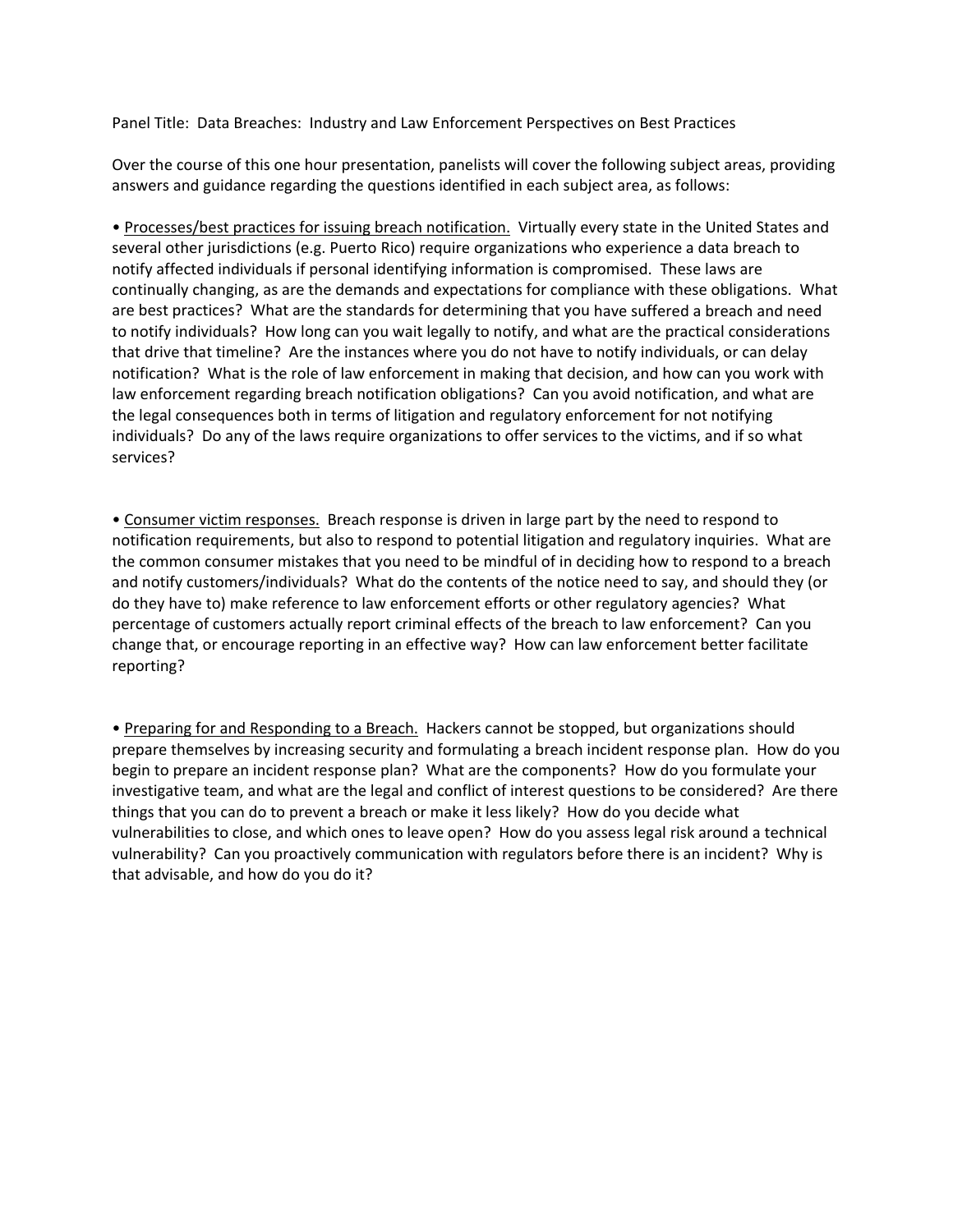

# **BREACH INCIDENT RESPONSE: AN EMERGENCY PREPAREDNESS GUIDE**

A data breach is any unauthorized acquisition or release of, or access to, information, which usually exposes the information to an untrusted environment. Though legal definitions vary, data breaches come in all shapes and sizes, such as files or documents stolen from an office or car; lost laptops, mobile devices, or tablets; compromised servers or e-mail accounts; hacked computers or social media accounts; and APTs (advanced persistent threats).

Data breaches can cost a company millions of dollars in mitigation and remediation costs (an average of \$5.4 million per breach in the U.S. in 2011), and cause significant harm to its brand and reputation. The first 24 hours after you discover a breach are critical to restoring security, minimizing harm, obtaining and preserving evidence, and complying with contractual and legal obligations. This checklist provides company executives and in-house counsel with prioritized key steps to take (and not to take) in response to a breach.

| <b>Assemble an Incident</b><br><b>Response Team (IRT)</b>                                                                                                | The makeup of an IRT will depend upon the kind of breach, what information/data<br>was lost, and what the threat vector was. It may include:<br>An executive with decision making authority; A team leader responsible for response<br>coordination, contacting outside counsel and the forensics team, and addressing<br>press inquiries; "First-responder" security and IT personnel with access to systems<br>and permissions; Representatives from key departments, including IT, Legal, Human<br>Resources, Customer Relations, Risk Management, Communications/Public Rela-<br>tions, Operations (for physical breaches), and/or Finance (for breaches involving loss<br>of company financial information); CIO, CISO, CPO, CITO and/or other C-level<br>stakeholders; and Outside counsel.                                                                                                                                                                                                                                                                               |
|----------------------------------------------------------------------------------------------------------------------------------------------------------|---------------------------------------------------------------------------------------------------------------------------------------------------------------------------------------------------------------------------------------------------------------------------------------------------------------------------------------------------------------------------------------------------------------------------------------------------------------------------------------------------------------------------------------------------------------------------------------------------------------------------------------------------------------------------------------------------------------------------------------------------------------------------------------------------------------------------------------------------------------------------------------------------------------------------------------------------------------------------------------------------------------------------------------------------------------------------------|
| <b>Contact Inside and</b><br><b>Outside Counsel to</b><br><b>Establish a "Privileged"</b><br><b>Reporting/</b><br><b>Communication</b><br><b>Channel</b> | Establishing a privileged reporting channel (ideally before a breach occurs) maintains<br>the confidentiality of the investigation. Counsel should provide legal advice, retain<br>forensic cyber security experts, and direct response actions every step of the way to<br>protect the confidentiality of the investigation and of applicable internal communica-<br>tions under the attorney-client privilege and work product doctrine. Consider<br>emphasis on use of telephone for critical and sensitive communications in the event<br>that e-mail and electronic communications channels may be compromised. Counsel<br>should also be involved in the establishment of the investigative team and receive all<br>incident reports (initial, draft, and final), including IT-related communications, for the<br>purposes of providing legal advice. Outside counsel can also work (and have estab-<br>lished relationships) with law enforcement and forensic experts who can assess risk<br>and provide guidance on remediation, disclosure, and notification efforts. |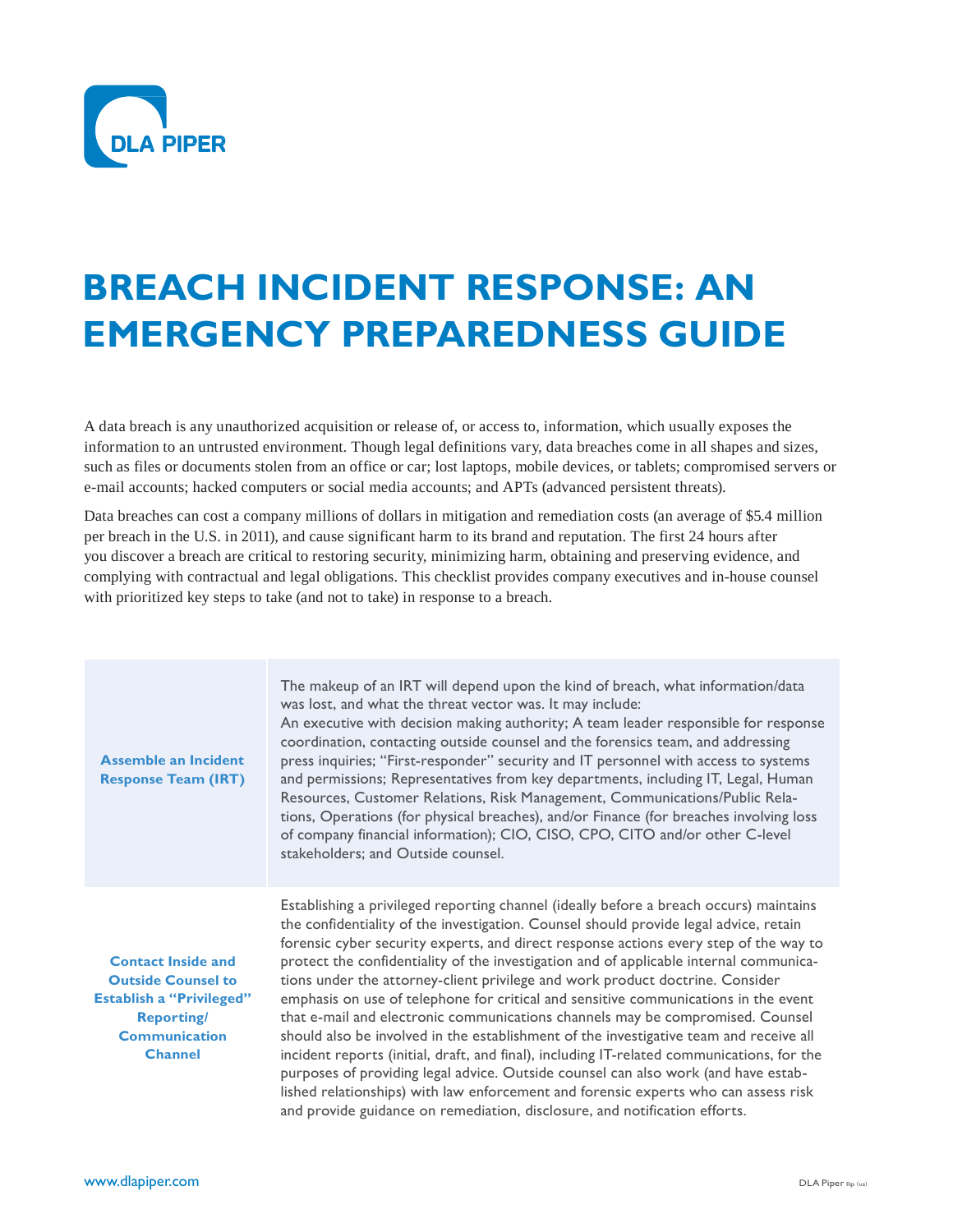| <b>Coordinate with Legal</b><br><b>Counsel to Bring in</b><br><b>Cyber Security Experts</b><br>and Forensic Examiners | In the rush to mitigate a breach, internal security and IT often are not in a position to<br>verify the depth and extent of a breach, especially when an APT (advanced persistent<br>threat) is involved or the hackers have left "backdoors" to permit subsequent access.<br>Forensic experts, retained and directed by legal counsel, bring independence to investiga-<br>tions, and are free from real or perceived conflicts that might be imputed to internal IT<br>and security personnel who manage the affected systems. Further, by retaining experts<br>via legal counsel, communications prepared for or by the experts can be protected by<br>the attorney-client privilege.<br>Through counsel, forensic experts can advise your organization how to proceed to stop<br>data loss, secure evidence, and prevent further harm. They are also trained to preserve<br>ephemeral evidence and manage the chain of custody, minimizing the chance that<br>evidence will be altered, destroyed, or rendered inadmissible in court. |
|-----------------------------------------------------------------------------------------------------------------------|-------------------------------------------------------------------------------------------------------------------------------------------------------------------------------------------------------------------------------------------------------------------------------------------------------------------------------------------------------------------------------------------------------------------------------------------------------------------------------------------------------------------------------------------------------------------------------------------------------------------------------------------------------------------------------------------------------------------------------------------------------------------------------------------------------------------------------------------------------------------------------------------------------------------------------------------------------------------------------------------------------------------------------------------|
| <b>Stop Additional</b><br><b>Data Loss</b>                                                                            | If the breach is ongoing, consult with forensic experts, trained IT staff, and security<br>personnel about taking affected systems offline by disconnecting them from the network<br>and/or using tools to dynamically image affected systems to preserve evidence.<br>If paper records or other physical assets were compromised obtain tracking information,<br>logs, and surveillance evidence, if available.                                                                                                                                                                                                                                                                                                                                                                                                                                                                                                                                                                                                                          |
| <b>Secure Evidence</b>                                                                                                | Secure and prevent physical access to affected systems, such as servers and worksta-<br>tions, to maintain the integrity of the evidence and ensure that only selected forensic<br>experts and law enforcement (if applicable) have access. Preserve all security access<br>device (token, key card, building credentials, etc.) logs and surveillance tapes. Work with<br>counsel to send preservation letters to service and cloud providers. Track the chain of<br>custody (i.e., who had contact with the affected system, what did they do, and who was<br>the next to touch the affected system) for all physical or digital evidence. Inventory any<br>missing hardware.<br>If the compromise occurred on vendor's computer systems, or was the result of a<br>vendor's loss of paper, media, or data in other traditional physical forms, request<br>retention and copies of relevant evidence, such as forensic server images, logs, tracking<br>information, video surveillance, and e-mail.                                    |
| <b>Preserve</b><br><b>Computer Logs</b>                                                                               | Preserve all affected system log files, including firewall, VPN, mail, network, client, web,<br>server, and intrusion detection system logs. These logs are critical to assessing the<br>origins of the attack, its duration, and volume of data exfiltrated during the breach.                                                                                                                                                                                                                                                                                                                                                                                                                                                                                                                                                                                                                                                                                                                                                           |
| <b>Document the Breach</b>                                                                                            | Record the date and time of the breach, the personnel who discovered the breach, the<br>nature of the breach, the kinds of data stolen/lost, when the response efforts began, and<br>all of the employees who had access to the affected systems. Document all data and/or<br>devices and hardware lost in the breach. Because a high percentage of data breaches can<br>be traced to former employees, obtain names and contact information for all employees<br>terminated within the last 90-120 days, and confirm that their security access has<br>been terminated.                                                                                                                                                                                                                                                                                                                                                                                                                                                                  |
| <b>Contact Law</b><br><b>Enforcement (Possibly)</b>                                                                   | After consultation with legal counsel and upper management, determine whether<br>contacting law enforcement is necessary (especially where E.U. "data subjects" are<br>involved), prudent, and/or valuable. In some cases, but not all, you may be able to delay<br>notification requirements if it would impede or interfere with a law enforcement<br>investigation. Law enforcement's expertise in evidence gathering and forensics can be<br>leveraged to ensure that the evidence can be used in future court proceedings.                                                                                                                                                                                                                                                                                                                                                                                                                                                                                                           |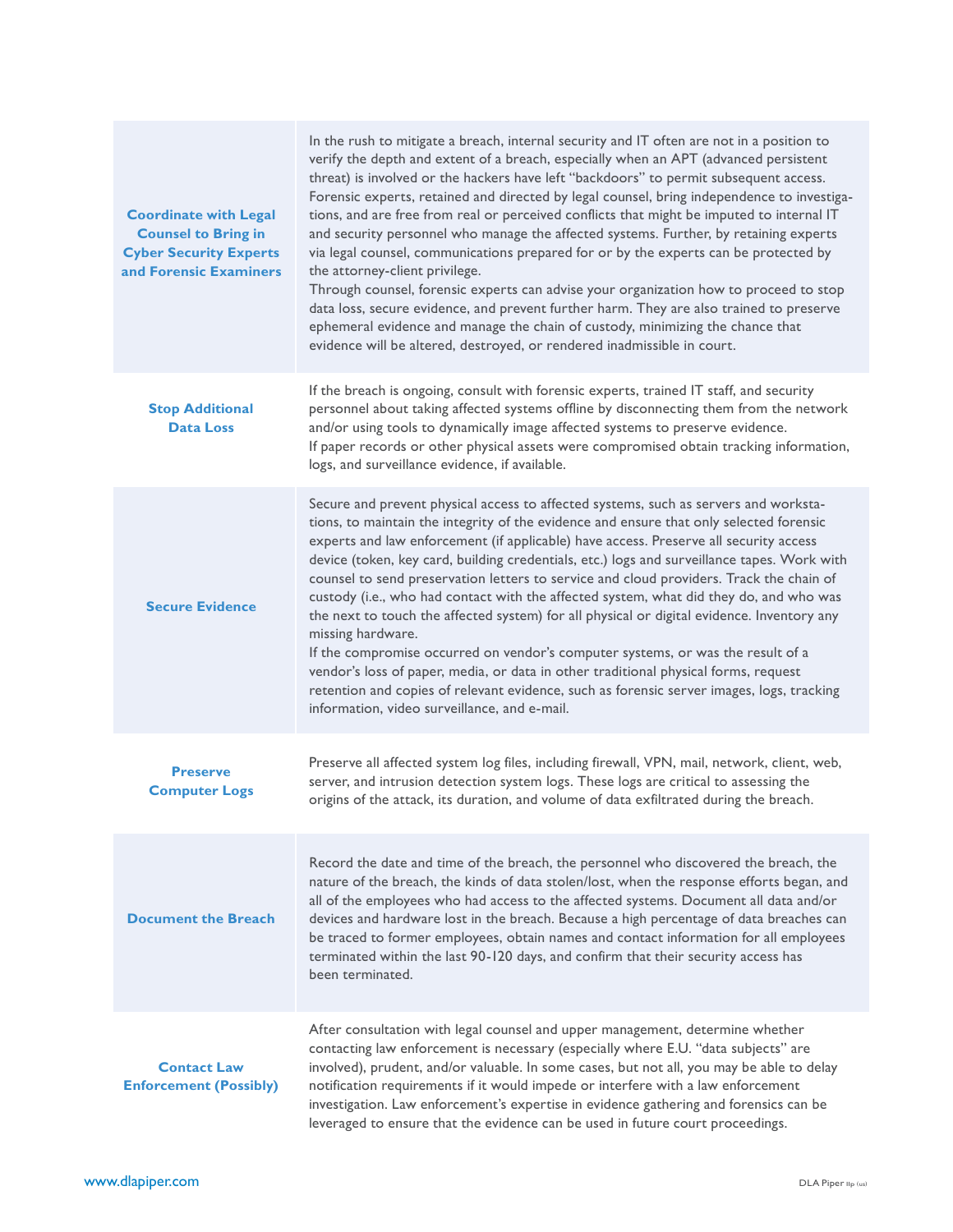| <b>Define Legal</b><br><b>Obligations</b>                                                        | Domestic breach notification laws vary from state to state. In addition, your organization<br>may have notification obligations under the law of other countries if data for<br>non-U.S. individuals was lost. Legal requirements will also vary depending on the types of<br>data, the venues at issue, and the form in which the data is stored. Among other things,<br>these laws affect the timing, content, and form of any required notification. With<br>guidance from counsel, determine whether there are also obligations to notify service<br>providers, payment card networks, or other contractual partners.<br>Additionally, engage counsel to review insurance policies to determine whether insur-<br>ance carriers should be notified to preserve coverage rights. |
|--------------------------------------------------------------------------------------------------|-------------------------------------------------------------------------------------------------------------------------------------------------------------------------------------------------------------------------------------------------------------------------------------------------------------------------------------------------------------------------------------------------------------------------------------------------------------------------------------------------------------------------------------------------------------------------------------------------------------------------------------------------------------------------------------------------------------------------------------------------------------------------------------|
| <b>Conduct Interviews of</b><br><b>Personnel Involved</b>                                        | Identify all of the individuals who were involved in the discovery and initial investigation<br>of the breach. Conduct interviews to create a complete record of all efforts taken to<br>stop data loss, secure systems, mitigate damage and harm, etc. Determine whether coun-<br>sel (inside or outside) should participate in the interviews and be present if law enforce-<br>ment also requests interviews with relevant personnel.                                                                                                                                                                                                                                                                                                                                            |
| <b>Reissue or Force</b><br><b>Security Access</b><br><b>Changes</b>                              | Increasingly, cyber criminals are after log-in credential and password combinations. After<br>a breach, personnel should be required to change passwords and be issued new physical<br>authentication/access devices (tokens, badges, key cards, etc.). Because intruders are<br>often after the personally identifying information of employees, as well as customers,<br>these same personnel should also be strongly encouraged to change passwords for their<br>personal banking, healthcare, web mail, and social media account passwords.                                                                                                                                                                                                                                     |
| <b>Do Not Probe</b><br><b>Computers and</b><br><b>Affected Systems</b>                           | Evidence could be accidentally altered or lost, or intruders could be alerted to your<br>activities, causing them to take measures to hide their trail, damaging your systems in the<br>process.                                                                                                                                                                                                                                                                                                                                                                                                                                                                                                                                                                                    |
| Do Not Turn Off<br><b>Computers and</b><br><b>Affected Systems</b>                               | Valuable information can be stored in temporary memory storage spaces that could be<br>lost if you unnecessarily turn off a running system. If an affected system is on and/or<br>connected, leave it on and connected. Work with forensic experts to determine whether<br>the system should be dynamically imaged before disconnecting it to avoid tipping cyber<br>criminals to the fact that you are aware of the breach and to preserve evidence that they<br>might otherwise destroy to conceal their tracks. If the system is off, unplug it.                                                                                                                                                                                                                                 |
| Do Not Image or Copy<br>Data, or Connect<br><b>Storage Devices/Media,</b><br>to Affected Systems | Imaging and copying of affected systems should be left to forensic experts and law<br>enforcement agents who are equipped with state-of-the-art forensic toolkits and imaging<br>utilities. Copying data without the right protocols and tools (even for the purpose of pro-<br>viding to law enforcement) can alter or destroy important evidence, and render evidence<br>inadmissible in court.                                                                                                                                                                                                                                                                                                                                                                                   |
| <b>Do Not Run Antivirus</b><br><b>Programs or Utilities</b>                                      | Running programs or utilities on the affected systems could result in the accidental loss<br>or destruction of evidence.                                                                                                                                                                                                                                                                                                                                                                                                                                                                                                                                                                                                                                                            |
| <b>Do Not Reconnect</b><br><b>Affected Systems</b>                                               | Affected systems should be preserved until forensic or law enforcement examination and<br>remediation efforts have been completed. A "cleaned" system is not always clean.<br>Backdoors and persistent threats are designed to lull personnel into a false sense of<br>security. All affected systems should go through rigorous testing and verification before<br>being reconnected to the network.                                                                                                                                                                                                                                                                                                                                                                               |